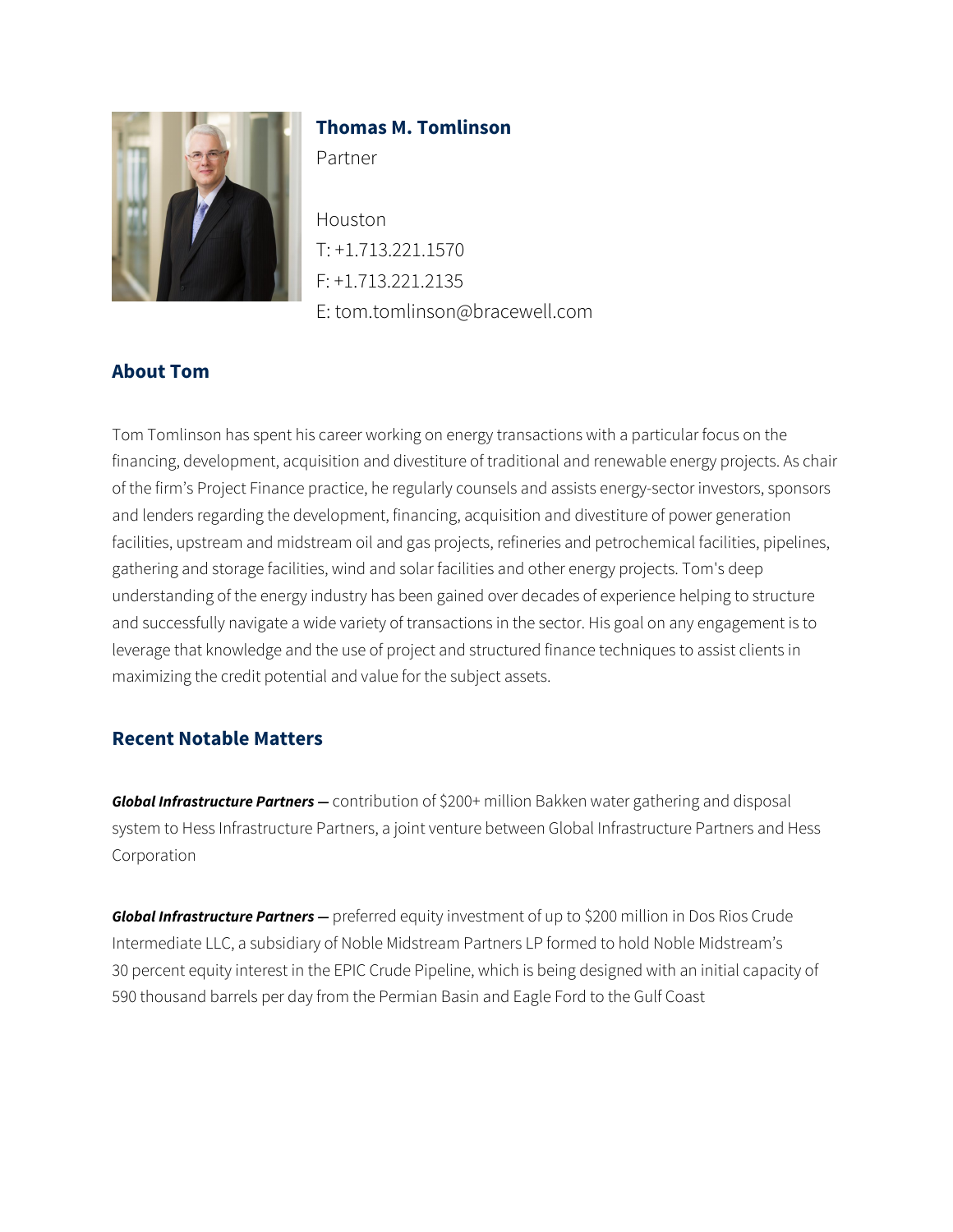**Pilot Travel Centers LLC** — formation of Produced Water Transport, a national owner and operating of tanker trucks, salt water gathering pipelines, and disposal facilities servicing Texas, Louisiana, and Oklahoma

**Pilot Travel Centers LLC** — acquisition of RBJ & Associates, owner of over 20 salt water disposal wells servicing the Permian Basin

*Yuhuang Chemicals, Inc. —* \$800 million project financing for a \$1.5 billion greenfield methanol project in Louisiana, which constituted the first construction credit facility in favor of a U.S.-based project provided by a bank syndicate comprised entirely of Chinese banks

*Global Infrastructure Partners and its affiliated funds – \$2.675 billion acquisition of a 50 percent interest in* a strategic joint venture with Hess Corporation that owns Hess's former midstream crude oil and natural gas infrastructure assets in the Bakken Shale

*El Paso Corporation and Ruby Pipeline LLC —* \$1.58 billion construction and term financing of the 675-mile Ruby Pipeline in the northwest United States. The financing was named Project Finance International's "Oil and Gas Deal of the Year in the Americas" and Project Finance's "North American Oil and Gas Deal of the Year"

*Rockland Capital, LLC and its affiliates —* \$167.5 million first-lien, multi-project construction and term loan financing for two gas-fired generation projects and a wind generation project, including a working capital facility and a letter of credit facility

*Michigan Power Limited Partnership and its owners*  $-$  \$263 million term and project financing of the Michigan Power electric generation project and related secured market-facing commercial hedging arrangements and related intercreditor arrangements

La Paloma Generating Company, LLC and its owners - \$412 million first-lien and second-lien term and working capital project finance facilities regarding its 1,022 MW combined-cycle electric generation facility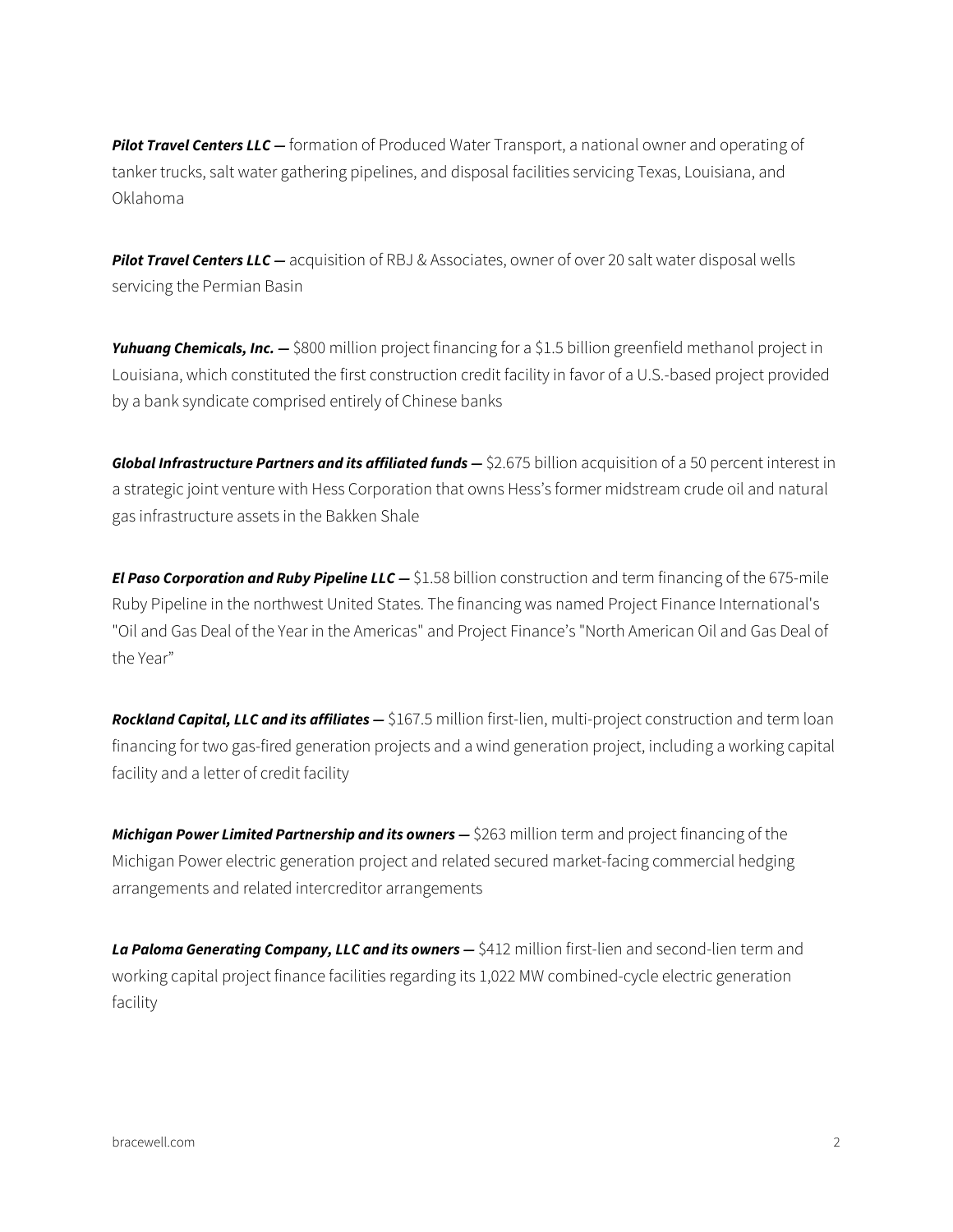*Freeport Power Limited —* \$196 million first-lien financing of an approximately 440 MW rated gas-fired combined cycle power plant located on-site at Dow Chemical's Oyster Creek chemical complex in Freeport, Texas

*Arclight Capital Partners —* purchase of the FERC-regulated Trans-Union Pipeline from Entegra Power Group and related acquisition financing

**Calpine Solutions (formerly Noble Americas Solutions)** — creation of large-scale wholesale-to-retail power sales and credit support facilities supporting start-up retail energy providers

*Entergy Corporation —* formation of Entergy-Koch Trading, a leading energy commodity trading operation, and subsequent sale of the same to Merrill Lynch (providing the basis for Merrill Lynch Commodities, Inc.)

### **Education**

The University of Texas School of Law, J.D. 1995 – *cum laude*

Williams College, Bachelor of Arts 1992 – *with honors*

### **Noteworthy**

*The Legal 500 United States*, Project Finance, 2010 - 2022; Energy Transactions: Oil and Gas, 2017 Euromoney Institutional Investor PLC, *IFLR1000 Financial & Corporate and M&A Guide*, 2019 - 2022

## **Affiliations**

Private Equity CFO Association - Houston Chapter, Advisory Board Member, 2015 - 2017

Main Street Theater, Board Member, 2005 - 2017

### **Bar Admissions**